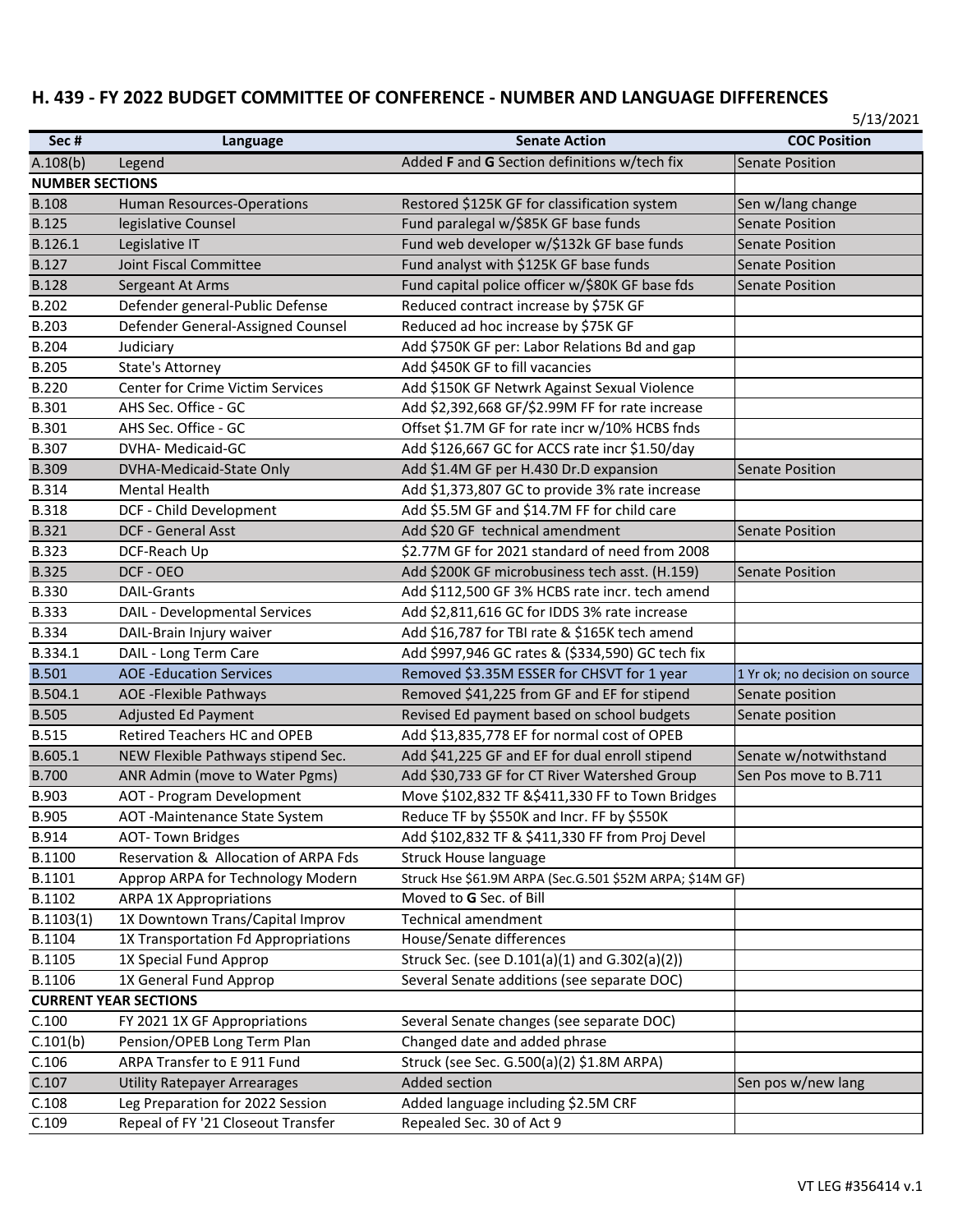| Sec#                                | Language                                 | <b>Senate Action</b>                            | <b>COC Position</b>        |  |  |
|-------------------------------------|------------------------------------------|-------------------------------------------------|----------------------------|--|--|
| C.110                               | FY '21 Year-End Closeout Approp/Res      | Added year-end closeout language                |                            |  |  |
| C.112                               | Amends Act 9 re: Ed Services FF Appr     | Technical amendment re: ESSER reference         | <b>Senate Position</b>     |  |  |
| FY 2022 FUND TRANSFERS AND RESERVES |                                          |                                                 |                            |  |  |
| D.100                               | <b>PTT Appropriations</b>                | <b>Technical amendment to VHCB</b>              | <b>Senate Position</b>     |  |  |
| D.101(a)                            | Fund Transfers/Reversions/Reserves       | Several differences                             |                            |  |  |
| D.101(b)(2)                         | Transfers to the GF                      | Amended SOS Services fd transfer to GF          | <b>Senate Position</b>     |  |  |
| D.101(d)                            | <b>General Fund Reversions</b>           | Added legislative reversions                    | Senate position            |  |  |
| D.103                               | ARPA Transfers re: revenue shortfalls    | Struck                                          |                            |  |  |
| D.105                               | FY 2022 ; GF Temporary reserve           | House reserved \$38M GF; Senate \$28M GF        |                            |  |  |
| <b>LANGUAGE SECTIONS</b>            |                                          |                                                 |                            |  |  |
| E.100                               | <b>Executive Branch Positions</b>        | Change per House Memo to SAC                    | Senate position            |  |  |
| E.100.2                             | <b>Clean Water Fund</b>                  | Struck (see Sec. G.701)                         | No reallocation            |  |  |
| E.100.3                             | General Fund/Meals and Rooms Tax         | <b>Struck</b>                                   | No reallocation            |  |  |
| E.100.4                             | <b>Clean Water Fund</b>                  | Struck (see Sec. G.701)                         | No reallocation            |  |  |
| E.100.5                             | General Fund/Meals and Rooms Tax         | <b>Struck</b>                                   | No reallocation            |  |  |
| E.100.6                             | F&W/Liq/Lottery Body Camera Deploy       | <b>Struck</b>                                   | Agree to strike            |  |  |
| E.105                               | ADS Reporting statute                    | Amended report statute                          | Senate position            |  |  |
| E.112                               | Municipal Energy Loan Pilot Program      | Replaced Hse lang w/charge language             |                            |  |  |
| E.112.1                             | Municipal Energy Revolving Fund          | <b>Struck</b>                                   |                            |  |  |
| E.125                               | Legislative Counsel Positions            | Added exempt limited service position           | Senate position            |  |  |
| E.126.1                             | Legislative Information Tech Position    | <b>Technical amendment</b>                      | Senate position            |  |  |
| E.126.2                             | Task Force on Affordable Health Care     | Created task force                              |                            |  |  |
| E.127                               | Joint Fiscal Committee                   | Struck lang. notifying Chairs of considerations | Senate reviewing issue     |  |  |
| E.127                               | Joint Fiscal Office Position             | Added one exempt fiscal analyst                 | <b>Senate Position</b>     |  |  |
| E.127.1                             | <b>Information Technology Review</b>     | Provide JFO with resources for IT reviews       | <b>Senate Position</b>     |  |  |
| E.128                               | Sgt at Arms-Capital Police Officer       | <b>Technical amendment</b>                      | Senate position            |  |  |
| E.207                               | JLJOC; Transports; Study; Report         | Added study language                            |                            |  |  |
| E.220.1                             | Study re: criminal justice fines, fees   | Added study language                            | Sen reviewing new Hse lang |  |  |
| E.222                               | Amend Act 129 re: soil health report     | Amended date for report                         | Senate position            |  |  |
| E.227                               | DFR; Review Essential Health Benefits    | Added review language                           |                            |  |  |
| E.227.1                             | <b>Pharmacy Benefit Managers</b>         | Added report language                           |                            |  |  |
| E.227.2                             | <b>REPEAL</b>                            | 18 V.S.A. Sec, 9473(d) is repealed              |                            |  |  |
| E.227.3                             | DFR; 340B Drug Pricing Program Report    | Report re: 340B Drug pricing Program            |                            |  |  |
| E.234                               | <b>Building Efficiency Goals</b>         | Amended statute re: emission goals              |                            |  |  |
| E.234.1                             | Home Weatherization Asst program         | Amended statute re: goals                       |                            |  |  |
| E.234.2                             | <b>PUC Proceedings</b>                   | Report; volumetric thermal energy charge        |                            |  |  |
| E. 234.3                            | <b>Weatherization Workforce</b>          | Report; Weatherization Workforce                |                            |  |  |
| E.234.4                             | <b>Energy Savings Fund</b>               | Amended statute to add Energy Savings Fund      |                            |  |  |
| E.235                               | Study; E-911 Special Fund                | Amended House language                          |                            |  |  |
| E.300.1                             | Health Care Workforce Report             | Amended dates re: strategic plan submission     | Senate position            |  |  |
| E.300.2                             | AHS; All Payer ACO Model                 | Added carry forward of \$3.9M GC for ACO        |                            |  |  |
| E.301                               | AHS; Secretary's Office-GC               | <b>Technical amendment</b>                      | Senate position            |  |  |
| E.301.1                             | <b>GC Waiver Amendment</b>               | Amend language re: GC flexibility               |                            |  |  |
| E.306.1                             | VT Health Benefit Exchange-Duties        | Repealed statute re:collect premium paymts      | Senate position            |  |  |
| E.311                               | AHS; DA and SSA; Workforce Devel.        | Struck and replaced language                    | Senate position            |  |  |
| E.311.1                             | DOH: Medical Students; Primary Care      | Replaced House Statute amendment                |                            |  |  |
| E.311.3                             | Nurse Scholarship/Med Studnt Incent      | Amended House language re: programs             |                            |  |  |
| E.317                               | Report; Foster Care Reimb Rates          | <b>Struck House language</b>                    | Senate position            |  |  |
| E.318.1                             | DCF; Specialized Child Care Transport    | Amended House language to add subsec (b)        | Revised language           |  |  |
| E.318.2                             | Child Care Provider Stabilization Grants | <b>Technical amendment</b>                      | Senate position            |  |  |